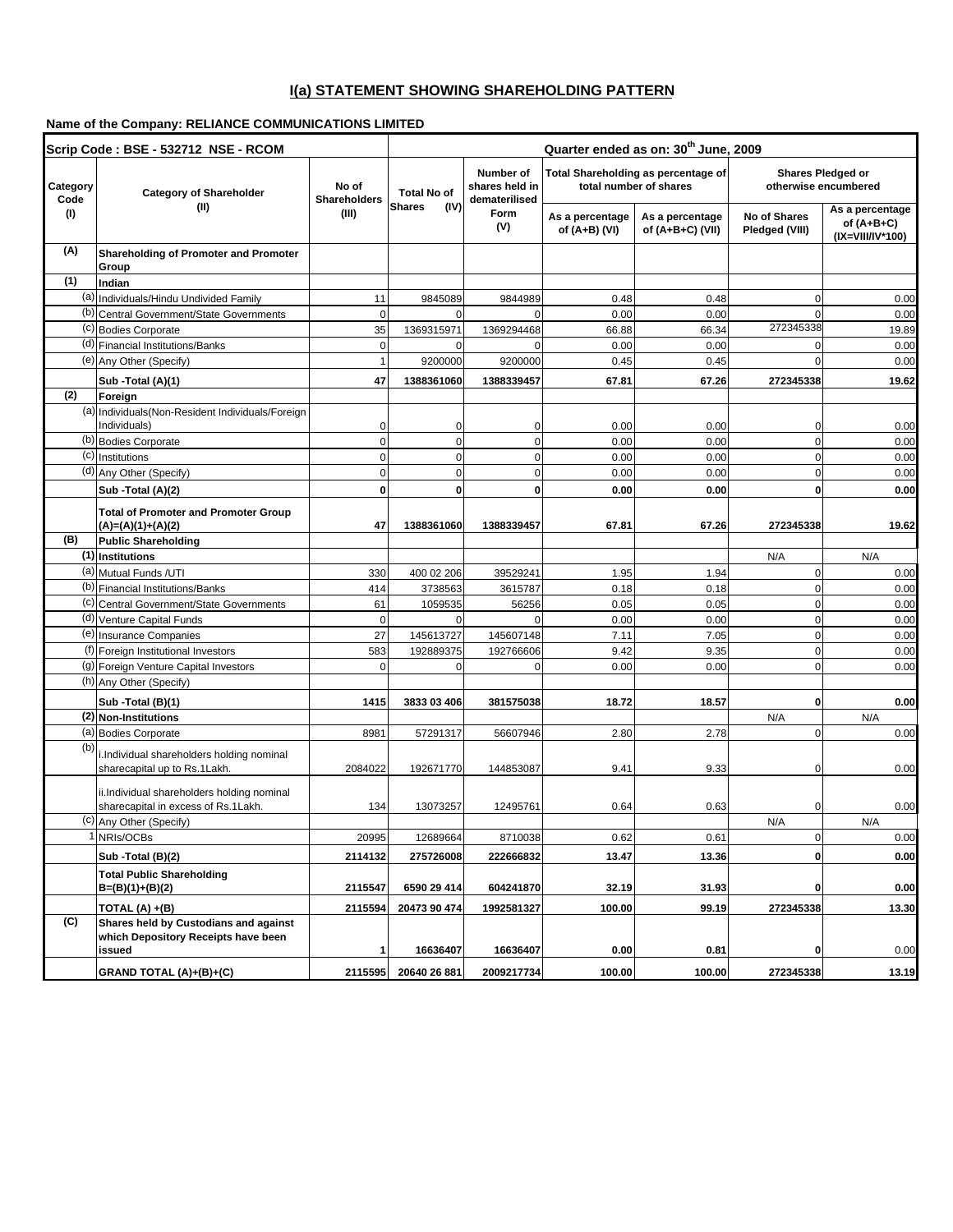## (SHAREHOLDING PATTERN- 30.06.2009)

**Statement showing shareholding of persons belonging to the category "Promoter and Promoter Group"**

|                     |                                                                                         |                       | <b>Total Shares held</b>                    | Shares Pledged or otherwise encumbered |                                |                                                                  |
|---------------------|-----------------------------------------------------------------------------------------|-----------------------|---------------------------------------------|----------------------------------------|--------------------------------|------------------------------------------------------------------|
| <b>Sr No</b><br>(1) | Name of the shareholder<br>(II)                                                         | (III)<br>No of shares | As a % of Grand Total $(A)+(B)+(C)$<br>(IV) | No of Shares<br>Pledged (V)            | As a $%$<br>(VI)=(V)/(III)*100 | As a % of grand<br>total $(A)+(B)+(C)$<br>of Sub-clause<br>(VII) |
|                     | <b>AAA Communication Private Limited</b>                                                | 1 11 78 84 828        | 54.16                                       | 272345338                              | 24.36                          | 13.19                                                            |
|                     | 2 AAA Industries Private Limited                                                        | 95112672              | 4.61                                        |                                        | 0.00                           | 0.00                                                             |
|                     | 3 ADA Enterprises and Ventures Private Limited                                          | 9 51 12 672           | 4.61                                        |                                        | 0.00                           | 0.00                                                             |
|                     | 4 Hansdhwani Trading Company Pvt. Ltd                                                   | 30 00 040             | 0.15                                        |                                        | 0.00                           | 0.00                                                             |
|                     | Mast Jaianmol A. Ambani (through Father and natural<br>5 guardian Shri Anil D. Ambani)  | 16 69 759             | 0.08                                        |                                        | 0.00                           | 0.00                                                             |
|                     | Mast Jaianshul A. Ambani (through Father and natural<br>6 guardian Shri Anil D. Ambani) | 100                   | 0.00                                        |                                        | 0.00                           | 0.00                                                             |
|                     | Reliance ADA Group Trustees Private Limited - Trusees<br>7 of RCOM ESOS Trust           | 92 00 000             | 0.45                                        |                                        | 0.00                           | 0.00                                                             |
|                     | 8 Reliance Capital Limited                                                              | 1 24 61 758           | 0.60                                        |                                        | 0.00                           | 0.00                                                             |
|                     | 9 Reliance General Insurance Co Ltd                                                     | 90 000                | 0.00                                        |                                        | 0.00                           | 0.00                                                             |
|                     | 10 Reliance Innoventures Private Limited                                                | 1 15 29 001           | 0.56                                        |                                        | 0.00                           | 0.00                                                             |
|                     | 11 Shri Anil D. Ambani                                                                  | 18 59 171             | 0.09                                        |                                        | 0.00                           | 0.00                                                             |
|                     | 12 Smt. Kokila D. Ambani                                                                | 46 65 227             | 0.23                                        |                                        | 0.00                           | 0.00                                                             |
|                     | 13 Smt. Tina A. Ambani                                                                  | 16 50 832             | 0.08                                        |                                        | 0.00                           | 0.00                                                             |
|                     | 14 Solaris Information Technologies Private Limited                                     | 58 50 000             | 0.77                                        |                                        | 0.00                           | 0.00                                                             |
|                     | 15 Sonata Investments Limited                                                           | 18275000              | 0.89                                        |                                        | 0.00                           | 0.00                                                             |
|                     | <b>TOTAL</b>                                                                            | 1 38 83 61 060        | 67.26                                       | 272345338                              | 19.62                          | 13.19                                                            |

**I(b)**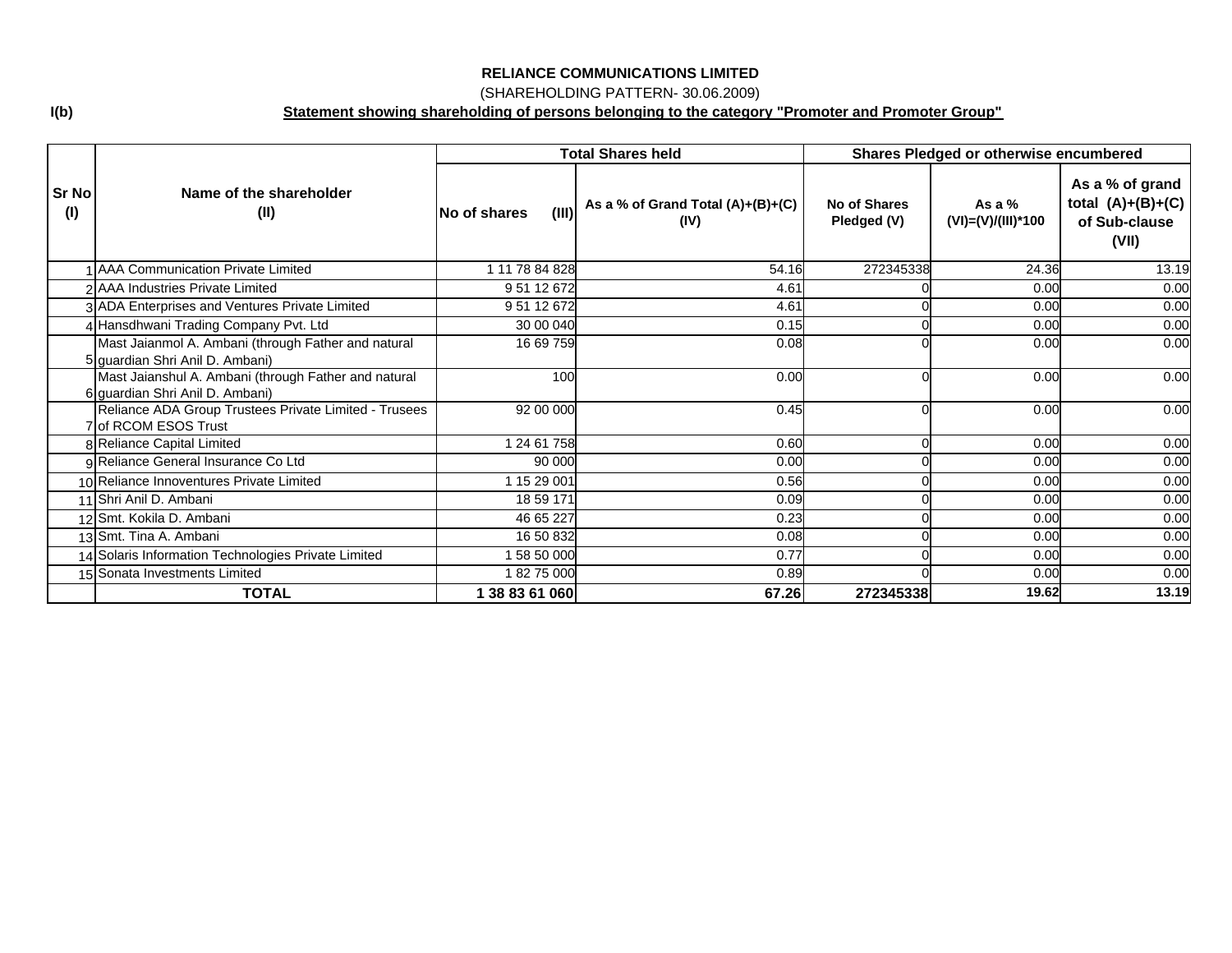(SHAREHOLDING PATTERN - 30.06.2009)

**I(c) Statement showing shareholding of persons belonging to the category "Public" and holding more than 1% of the total number of shares**

| <b>Sr Nol</b> | Name of the shareholder               | No of shares | Shares as a percentage of total<br>number of shares{i.e., Grand Total<br>$(A)+(B)+(C)$ indicated in statement at<br>para(I)(a) above} |
|---------------|---------------------------------------|--------------|---------------------------------------------------------------------------------------------------------------------------------------|
|               | 1 Life Insurance Corporation of India | 131881544    | 6.39                                                                                                                                  |
|               | <b>TOTAL</b>                          | 131881544    | 6.39                                                                                                                                  |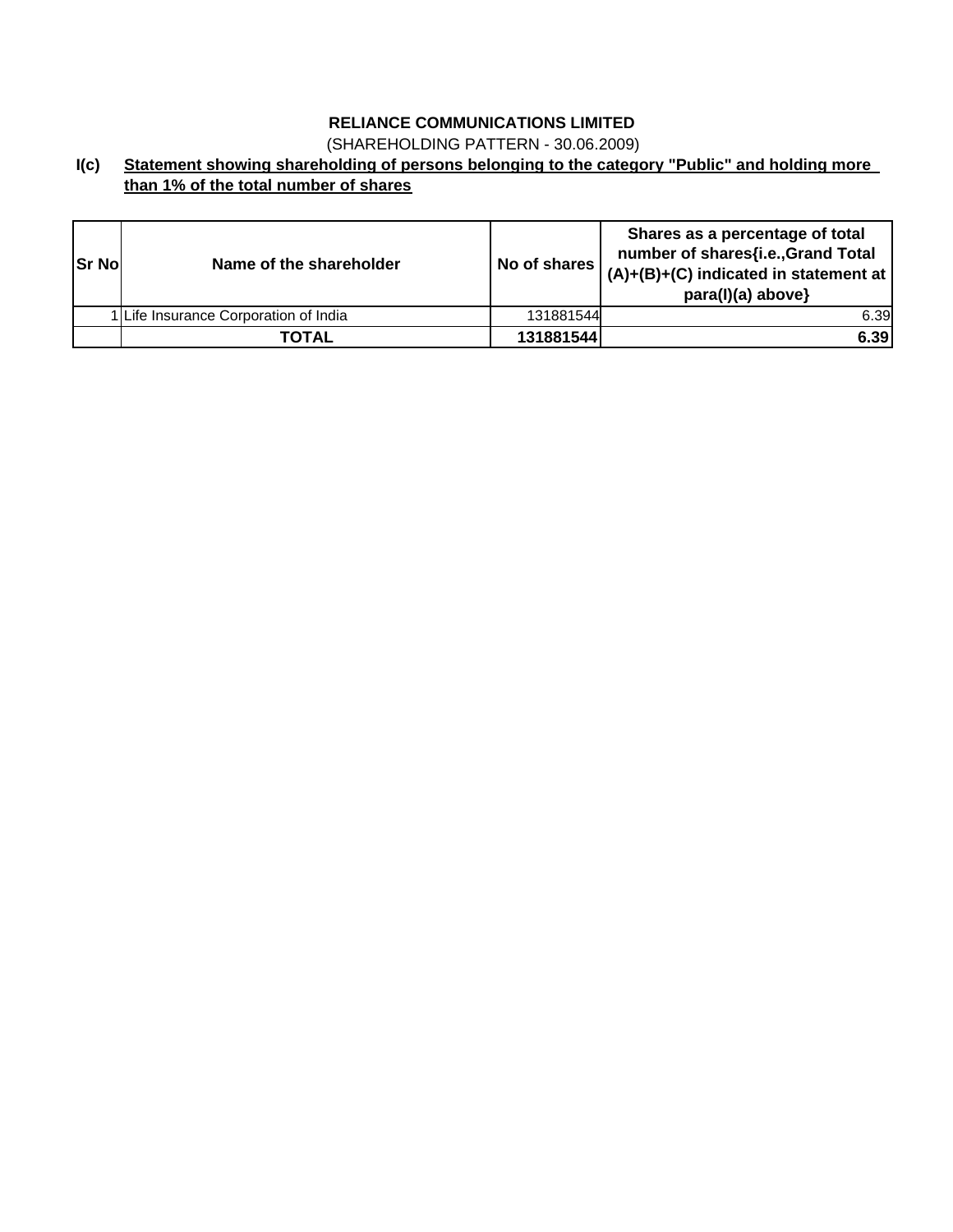(SHAREHOLDING PATTERN - 30.06.2009)

#### **I(d) Statement showing details of locked -in shares**

| Sr No        | Name of the shareholder             | <b>Catoegory of Shareholders</b><br>(Promoters/Public) | No of locked-in shares I | Locked-in shares as a percentage of<br>total number of shares{i.e.,Grand<br>Total $(A)+(B)+(C)$ indicated in<br>statement at para(I)(a) above} |
|--------------|-------------------------------------|--------------------------------------------------------|--------------------------|------------------------------------------------------------------------------------------------------------------------------------------------|
|              | 1 AAA Communication Private Limited | Promoter                                               | 205371142                | 9.95                                                                                                                                           |
| <b>TOTAL</b> |                                     |                                                        | 205371142                | 9.95                                                                                                                                           |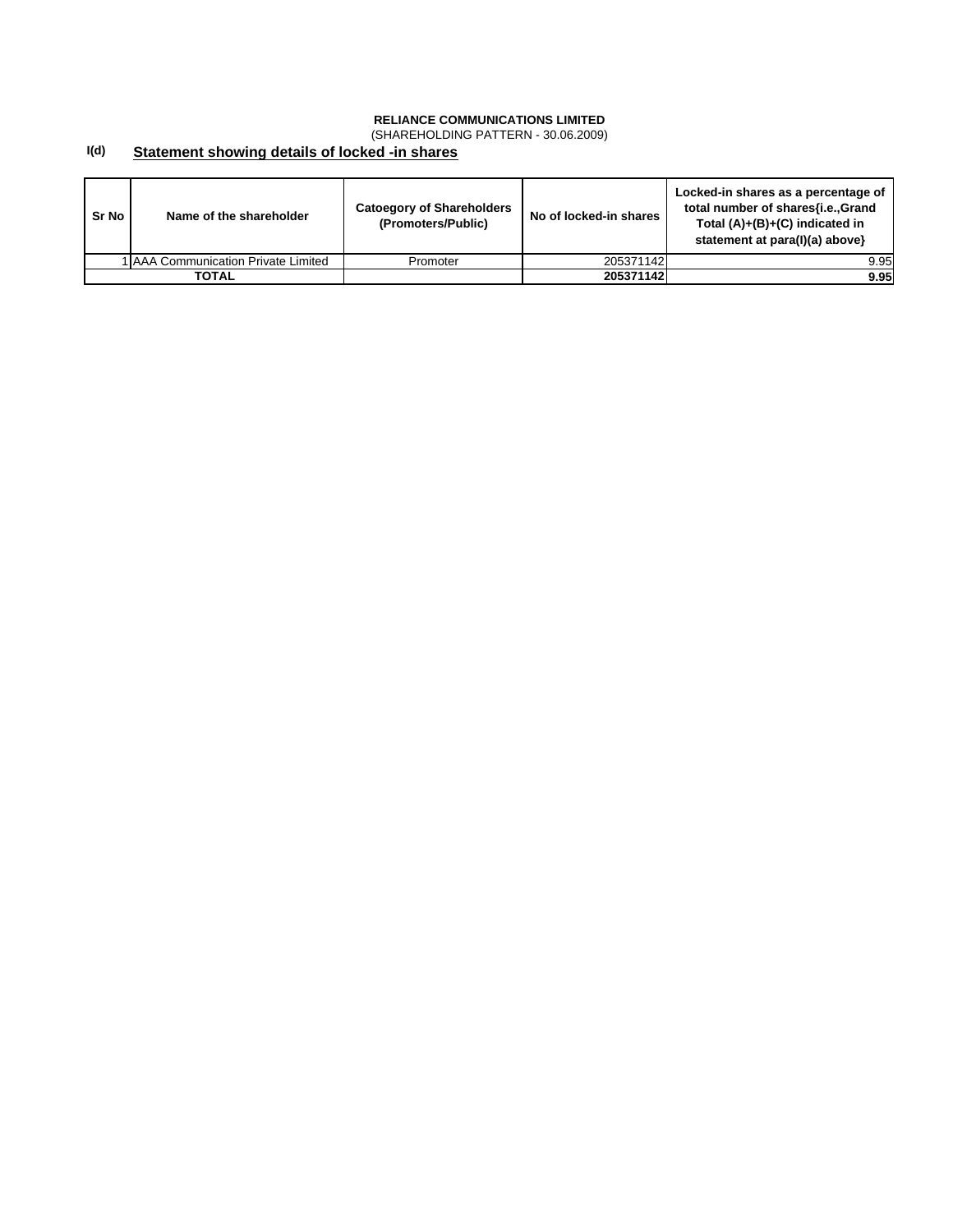(SHAREHOLDING PATTERN - 30.06.2009)

### **II(a) Statement showing details of Depository Receipts (DRs)**

| <b>Sr No I</b> | Type of outstanding DR<br>(ADRs, GRDs, SDRs, etc.) | <b>Number of outstanding DRs</b> | No of shares underlying<br>outstanding DRs | Shares underlying outstanding<br>DRs as a percentage of total<br>number of shares{i.e., Grand Total<br>$(A)+(B)+(C)$ indicated in statement<br>at $para(I)(a)$ above} |
|----------------|----------------------------------------------------|----------------------------------|--------------------------------------------|-----------------------------------------------------------------------------------------------------------------------------------------------------------------------|
|                | <b>IGDRs</b>                                       | 16636407                         | 16636407                                   | 0.81                                                                                                                                                                  |
|                |                                                    | TOTAL                            | 16636407                                   | 0.81                                                                                                                                                                  |